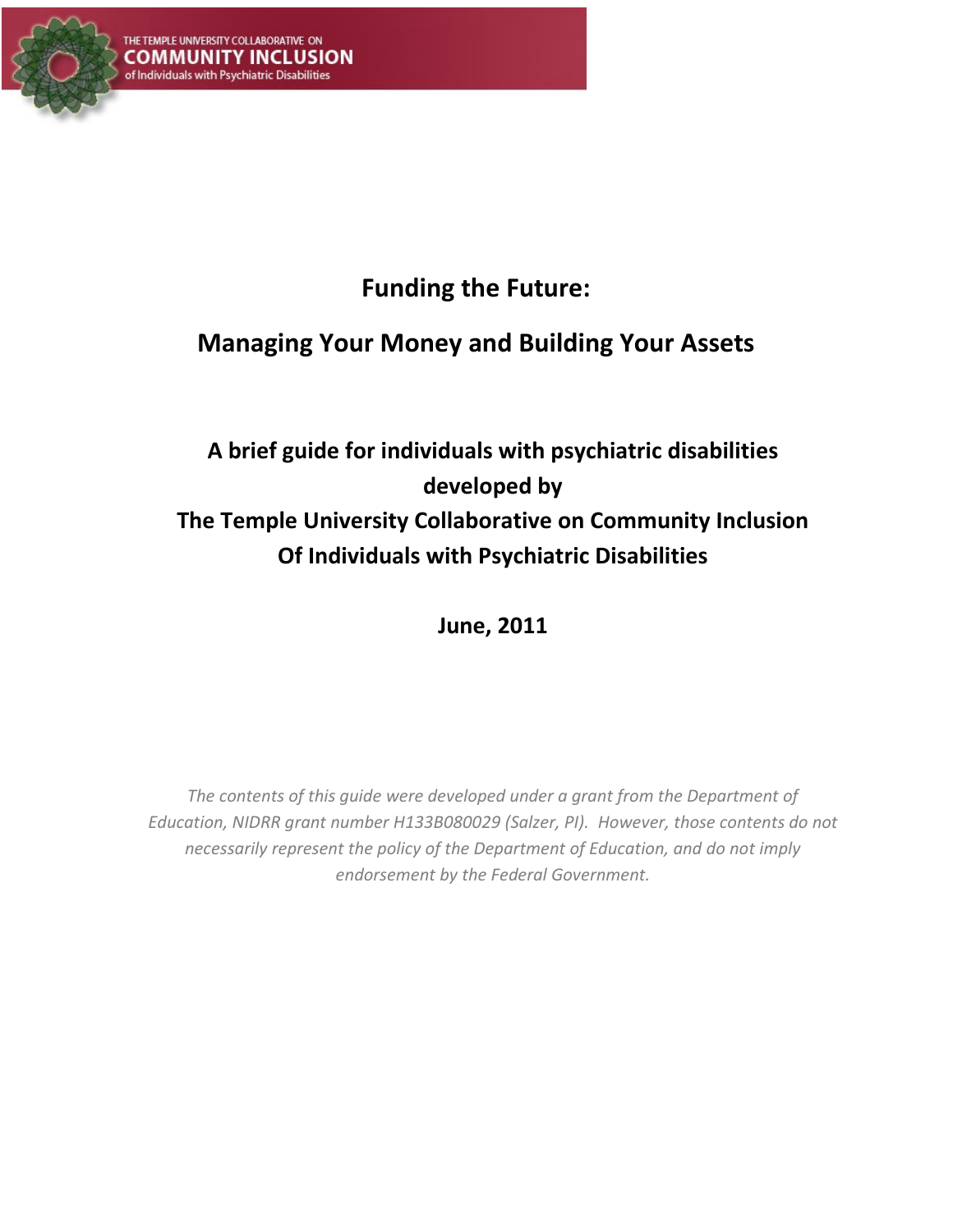

#### **Introduction**

Having money, and spending it wisely, is an important factor in community participation. Many people struggle with these issues, including those who experience a psychiatric disability. While talking about money often makes people uncomfortable, managing money is one of the important tasks of an independent life. This brief guide is designed to provide an overview of two key aspects of your financial future:

. financial literacy – the knowledge and skill people need to budget their money, develop and manage credit, operate a savings and/or a checking account, and shop wisely; and

. asset building strategies – doing everything you can to make sure you have enough money to begin with, including working, saving, and developing your own business

Both 'financial literacy' and 'asset building strategies' are key to a secure future, and more and more Americans are investing time and energy in thinking about their finances. This may be a good time for you to start as well.

*Barriers to Financial Literacy and Skills.* Many of those with psychiatric disabilities have had very little money to work with: many individuals rely on welfare or disability payments, which are not generous, and those who hold a regular job may still have difficulty making ends meet. These issues make learning about how to manage your money and build your assets just that much more important. Some people with psychiatric disabilities may also have had very little control over their own funds: parents may not have trusted them to manage money responsibly and mental health providers may have chosen to manage consumers' money for them.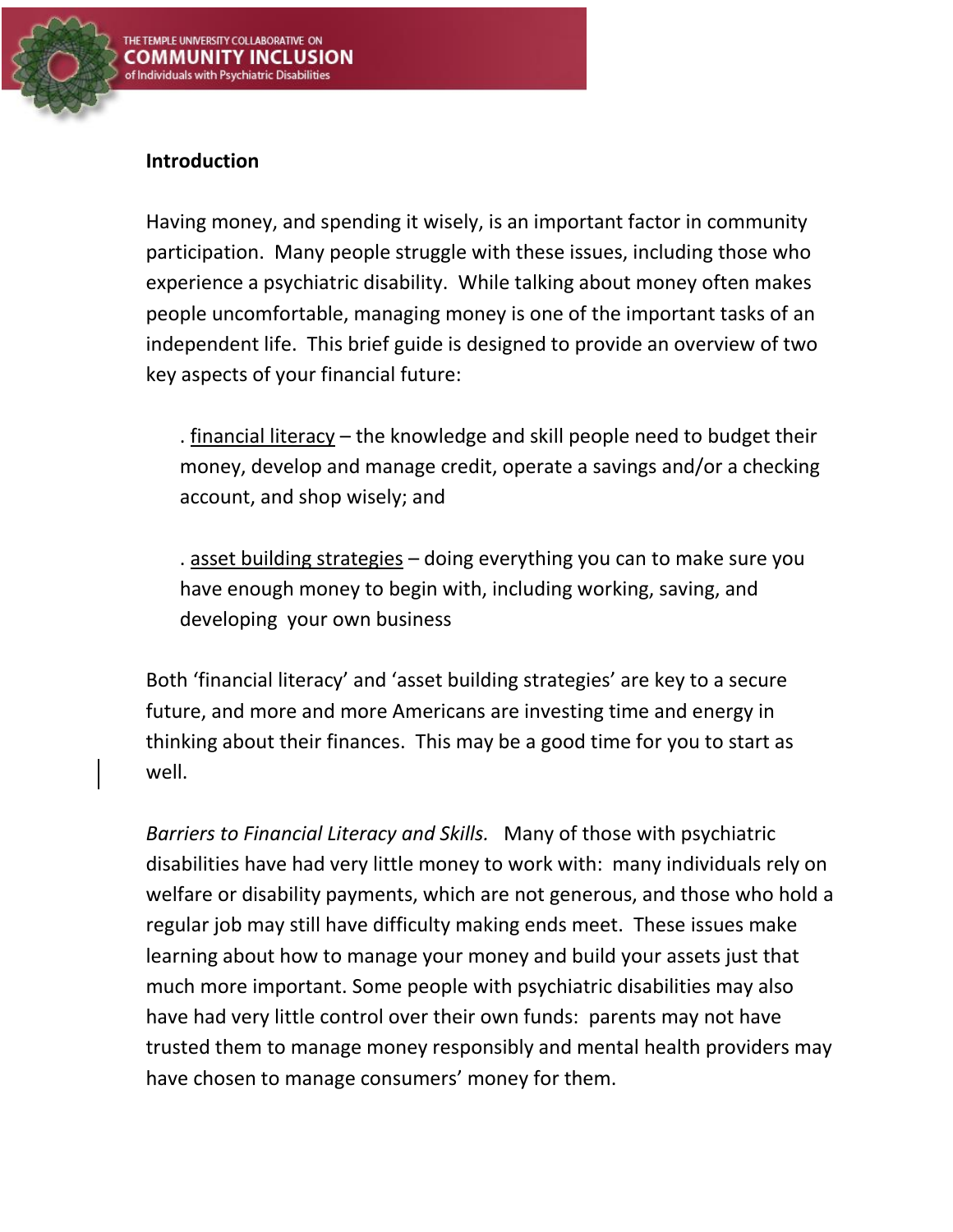These challenging decisions may have merit, but also deprive consumers of the opportunity to learn the money skills they need to function independently.

This document has been developed by the Temple University Collaborative on Community Inclusion of People with Psychiatric Disabilities, funded by the National Institute on Disability and Rehabilitation Research (NIDRR), and is part of an ongoing initiative to promote greater community participation of individuals with psychiatric disabilities. Managing your money and building your assets are not only important steps on the road to empowerment, recovery, and independent living; they are a way to make sure that you have the financial resources you need to participate in the life of the community around you. You may want to use this brief introduction to begin thinking about money on your own, or you may find it useful to review these materials with a family member, friend, or staff person at an agency to help you get starting in taking charge of your finances.

### **Financial Literacy**

Whether you are living on a limited income or are doing okay financially, managing your money well is important. 'Financial literacy' is the term used to make sure you understand how to get the most out of the money you do have and a good 'financial literacy' course will include such topics as:

- . budgeting to make sure you don't run out of money;
- . shopping wisely to help you get the most for your money;
- . managing credit to protect you against sky-high credit charges;
- . banking to help you get a checking and savings account; as well as
- . loans checking your credit rating, identity theft, and trying to save.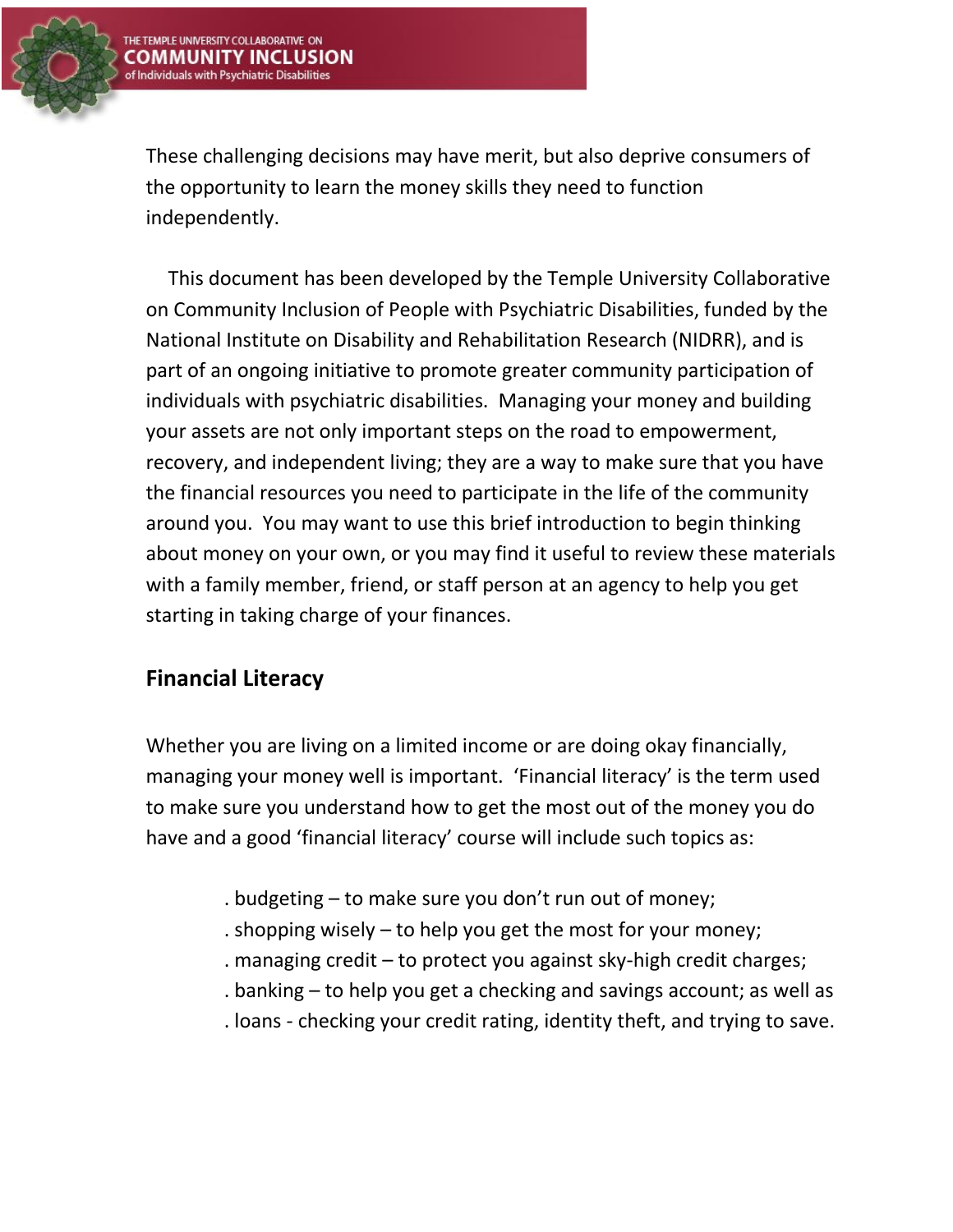

Financial literacy courses, many of which are free, are available in several different settings. *First*, you may want to go onto the internet and search for an online financial literacy course that you can take in your own time and at your own pace. *Second*, you may want to look around in your community for financial literacy courses that are offered by local banks, community centers, community colleges, or nearby vocational-technical programs operated by your local school system. *Third,* you may find that a local community mental health center, or a psychiatric rehabilitation program, or a consumeroperated program is offering financial literacy classes. The Temple University Collaborative has gathered a few examples of strong financial literacy programs you may want to contact for more information:

Example 1: The Money Smart: An Online Curriculum. The Federal Deposit Insurance Corporation (FDIC) has a comprehensive and helpful online financial literacy course available to the general public, access the course at: <http://www.fdic.gov/consumers/consumer/moneysmart/mscbi/mscbi.html> and taking the eight module course in your own time and at your own pace. Each segment runs 60 -90 minutes, and your will wind up knowing just about everything you need to know about managing your money well.

Example 2: Building Your Financial Future. The Michigan Disability Rights Coalition (MDRC) works with a cadre of peer support specialists – people in recovery from mental illness themselves working with others with mental illnesses who are just beginning their own recovery journey – to provide financial literacy classes in community settings. The MDRC's Building Your Financial Future program, in partnership with the Michigan State University Extension Office, uses the FDIC's Money Smart Curriculum (see above) trains peer specialists to provide support via emails, phone calls, and one-to-one visits. For more information, contact Aimee Sterk, MSW, Program Manager, Michigan Disability Rights Coalition, 3498 East Lake Lansing Road, Ste100, East Lansing, MI 48823 / 616.797.9769 or [aimee@prosynergy.org.](mailto:aimee@prosynergy.org)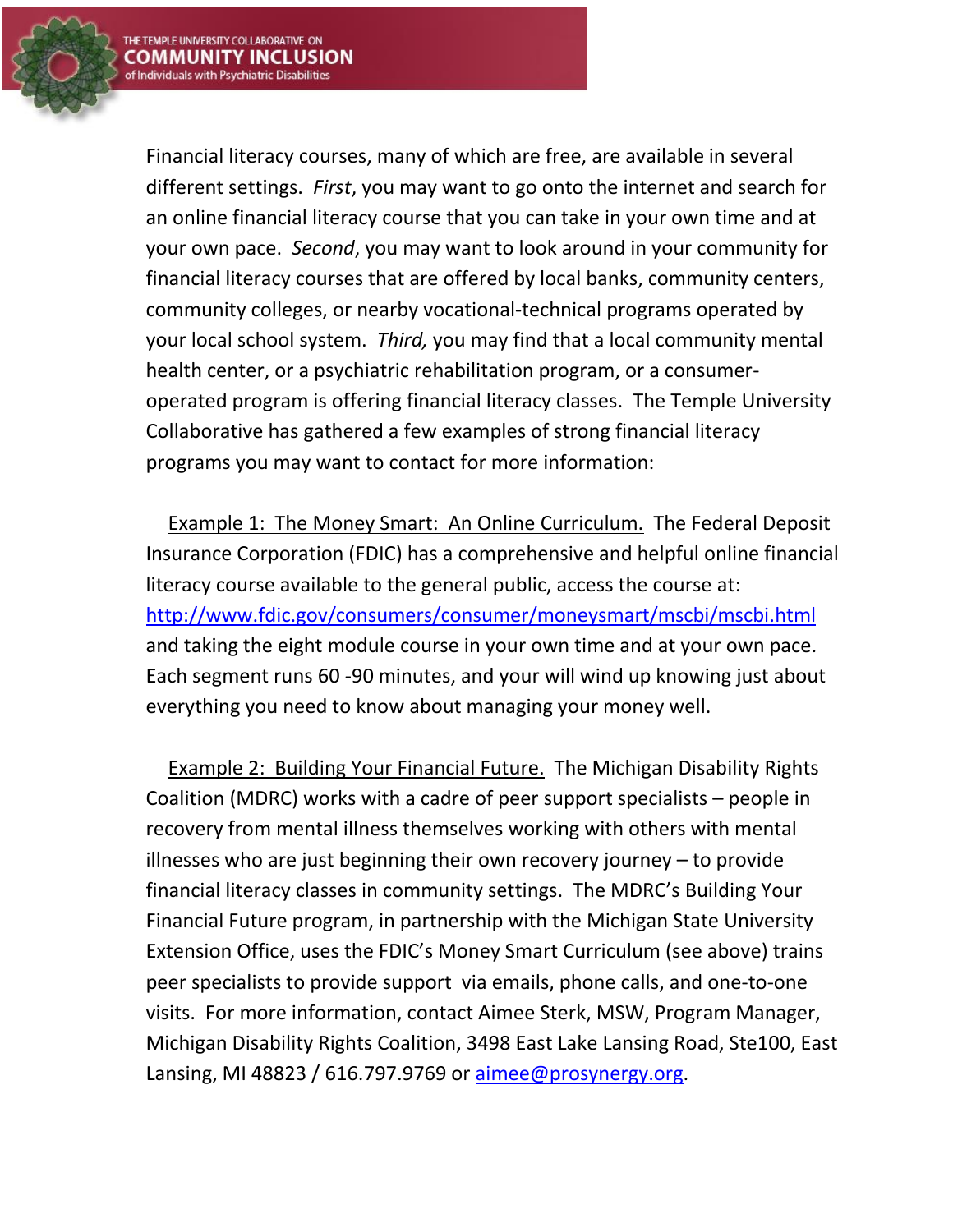

Example 3: Assessing the Financial Planning Needs of Americans with Mental Illness. The UIC National Research and Training Center completed a national study of the financial planning needs of people with psychiatric disabilities, and their report on their findings contains references to other online and inprint financial literacy programs. To access this report, go to their website at: <http://www.psych.uic.edu/uicnrtc> and look for the report on the home page.

### **Asset Building Strategies**

There are several ways in which individuals can 'build assets' – that is, make sure they are not only managing the money they have but also finding new ways to make more money. For people with limited resources – if you are dependent upon a disability check or welfare payment, if you work at a low wage entry-level job, or if you have too many debts from the past that sap your income – you may want to look at one or more of the following strategies:

- . working at a good job with competitive wages and decent benefits;
- . putting aside funds for savings, using available savings programs; or
- . developing a business of your own you can depend upon for income.

*Working.* National statistics remind us that nearly 85% of individuals with serious psychiatric disabilities are not working, and many of those who do work are only employed part-time and a low-wage / low-benefit entry-level jobs. There are a number of programs that can help you return to work, assist you in making the transition to full-time employment, and provide you with the supports you need to get the education and/or training required for a better job with better pay and benefits.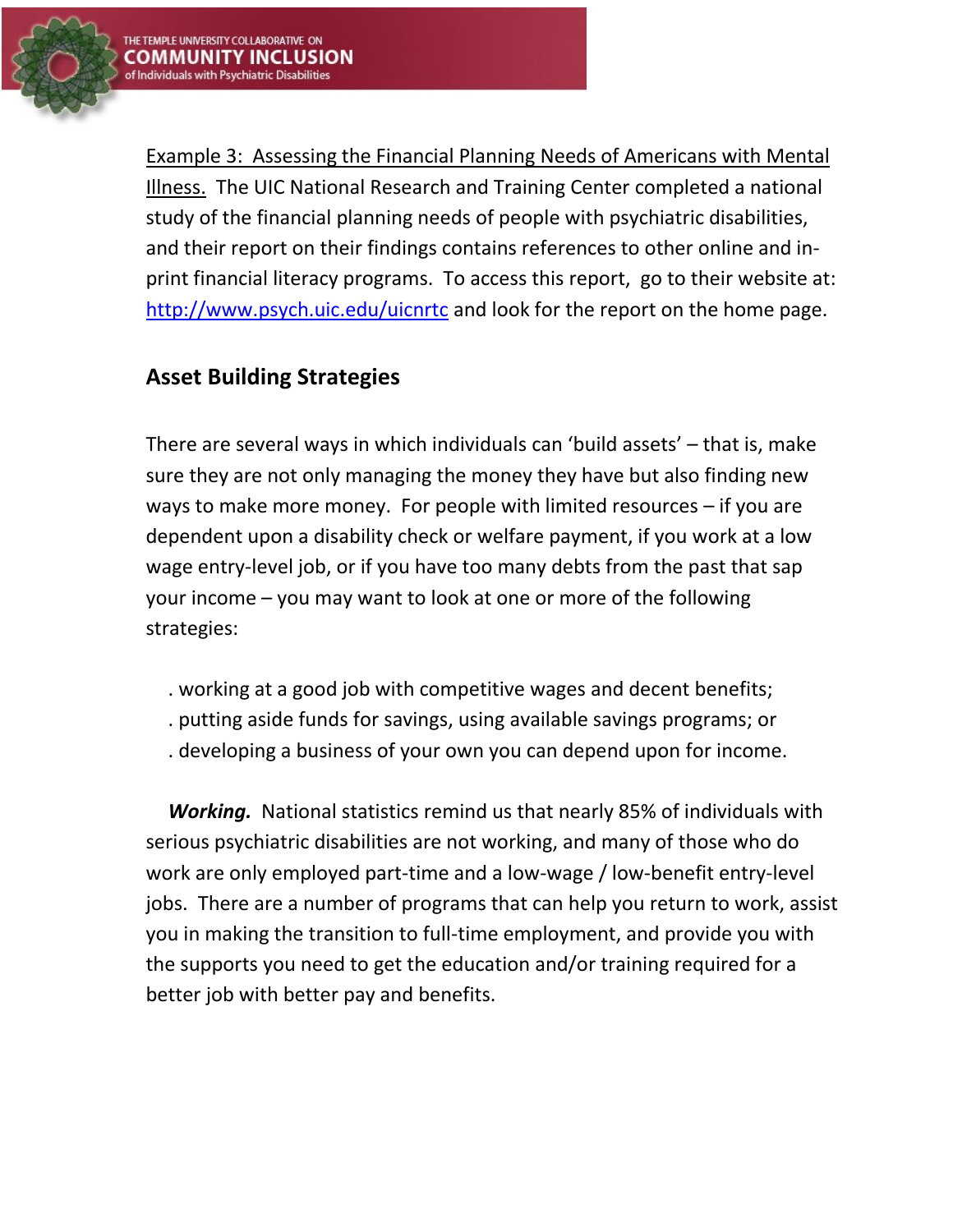

Example 4: Supported Employment Programs. Many mental health centers and psychiatric rehabilitation programs offer Supported Employment – a program that puts people to work in competitive jobs, provides them with the initial training and support they need on-the-job, and then offers long-term assistance to help them keep the job and move forward with their careers. For more information on Supported Employment programs, you can access the "Supported Employment Handbook: A Customer-Driven Approach for Persons with Significant Disabilities Manual, from the Virginia Commonwealth University's Research and Training Center on Supported Employment, at [http://www.worksupport.com](http://www.worksupport.com/)

Example 5: Supported Education Programs. Supported Education programs can help you find, fund, and graduate from a wide array of job training and academic preparation programs – whether your goals are to finally get your high school diploma, or graduate from a community college or trade school with the knowledge and certificates you need for skilled work, or to get a four year college diploma that prepares you for better paying jobs. For more information on Supported Education programs, you can purchase the Handbook on Supported Education: Providing Services for Students with Psychiatric Disabilities, by Karen Unger (Paul H. Brookes Publishing Co., Inc, Baltimore, MD), 1998. Can be purchased here: [http://search.barnesandnoble.com/Handbook-on-Supported-](http://search.barnesandnoble.com/Handbook-on-Supported-Education/Karen-V-Unger/e/9781557663528)[Education/Karen-V-Unger/e/9781557663528](http://search.barnesandnoble.com/Handbook-on-Supported-Education/Karen-V-Unger/e/9781557663528)

Example 6: Balancing Work and Benefits. One of the major financial issues surrounding the decision to return to work is being able to understand the impact of earned income on benefits, and particularly both the financial support and medical support within the Social Security SSI and SSDI programs. A useful online tool to plan your finances as they relate to disability benefits (WorkWorld) can be accessed from The Employment Support Institute, at Virginia Commonwealth University, at [http://www.workworld.org](http://www.workworld.org/)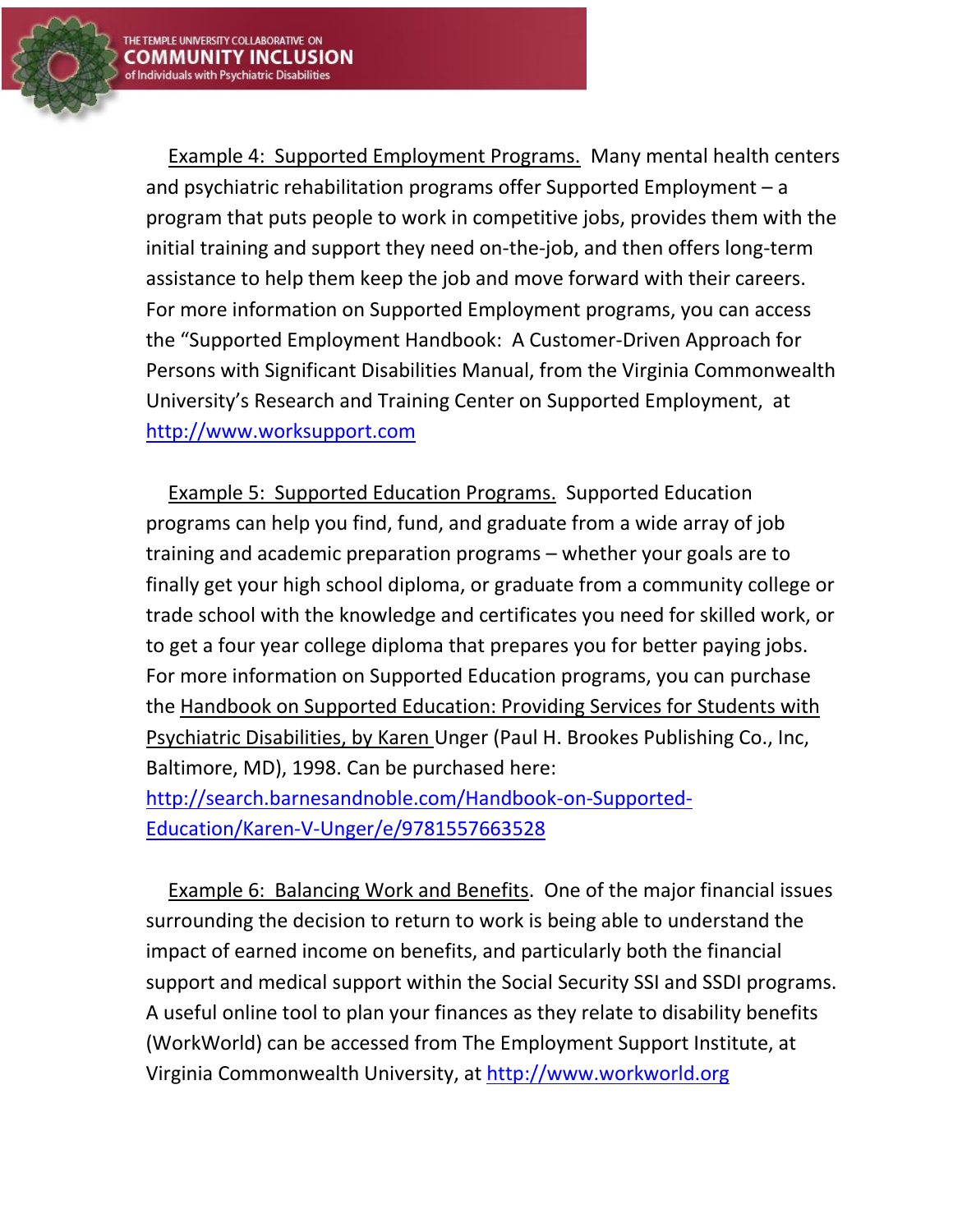

**Saving.** Regardless of who you are, it is important to be saving for the future. Financial literacy programs can help you budget your funds to insure that you put aside some dollars regularly into savings, but in addition there are a number of savings programs sponsored by federal and state agencies that promote savings, called *Individual Savings Accounts (IDAs).* IDAs) create saving opportunities for low income individuals and families: they are interest bearing savings accounts that use matching deposits from community-based nonprofits, which receive matching saving funds from federal and state agencies. IDAs are primarily created to help low-income individual save for the purchase of your first home, your participation in higher education, or your start-up of a small business of your own. Currently, IDA provisions are included in several key federal bills and programs, like the Workforce Investment Act (WIA), the Temporary Assistance for Needy Families (TANF) programs, Assets for Independence Act (AFIA), the Savings for Working Families Act, and the American Saving for Personal Investment, Retirement, and Education Act (ASPIRE) . Since 1993, 29 states and the District of Columbia have passed laws to support IDAs, 32 states have included them in their welfare reform plans, and seven states have created state-supported IDA initiatives by administrative action.

Example 7: Women's Opportunity Resource Center (WORC). WORC is a good example of a local program that assists economically disadvantaged women and families – including individuals with psychiatric disabilities – to take advantage of state-sponsored IDA savings programs. Although WORK – based in Philadelphia (PA) – provides an array of educational programs, small business development initiatives, loan programs, and training opportunities – it works with community agencies and community mental health centers to promote the IDA intiative. For more information on WORC, you can contact: [http://www.worc-pa.com/savings.html.](http://www.worc-pa.com/savings.html)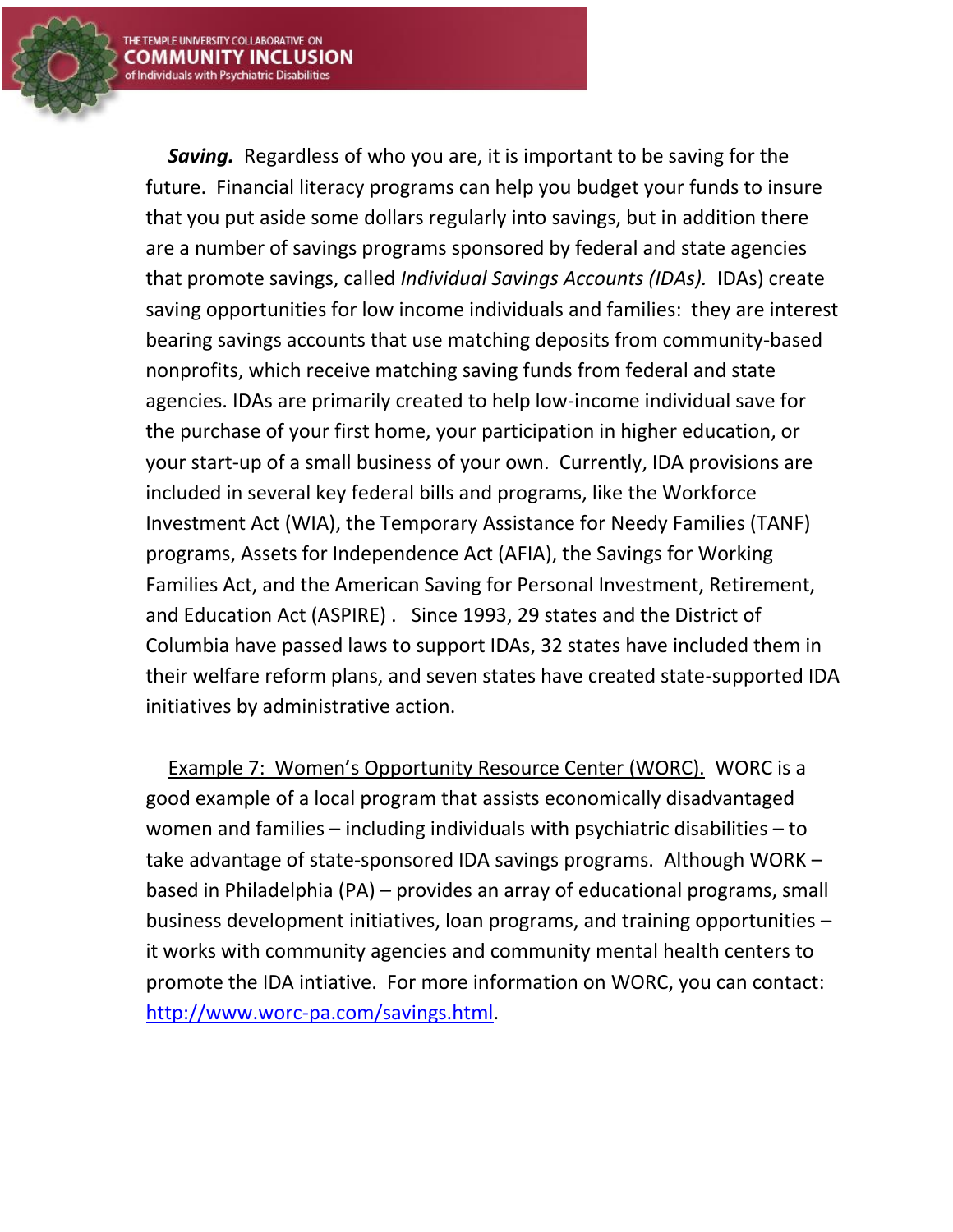

Example 8: World Institute on Disability. This project, developed by the World Institute on Disabilities, opens doors for the disability community by promoting asset building and financial literacy. Their website includes links which provide greater detail about the importance of Individual Development Accounts and related fact sheets, as well as housing programs and home loan services. For more information about the Access to Assets program, contact: Thomas Foley, WID Deputy Director / Access to Assets Program Director, email him at [tom@wid.org](mailto:tom@wid.org) or phone him at 1-866-723.1201.

*Small Business Development.* A number of programs are designed to help individuals with disabilities develop their own business – offering advice about business development strategies, loans and micro-loans to start a new business, and business management training. Although most new and small businesses that are individually operated provide only a modest income for their owners at first, these funds can be a valuable addition either to a fulltime job in the competitive labor market or a welfare or disability check. A small business is a lot of work, but people who have been successful at starting their own venture love the excitement, accomplishment, and satisfaction that comes with being your own boss. In addition to the programs available at WORK and WID (see above), you may want to explore the following:

Example 9: Ida Mae Campbell Wellness & Resource Center – The Leadership & Micro-Enterprise Academy. The Leadership and Micro-Enterprise Academy not only trains individuals with disabilities for leadership and advocacy positions, it offers assistance in starting a new business: developing a business plan, applying for seed grants to finance new start-ups, and teaching the skills of a successful entrepreneur are all part of the Micro-Enterprise curriculum. You can reach them by contacting: Iden Campbell McCollum, 1338 North Capitol Street, NW, Ste101, Washington D.C. 20002, or you can email at [idenmccollum@gmail.com](file:///C:/Users/tub02287/AppData/Local/Microsoft/Windows/Temporary%20Internet%20Files/Low/Content.IE5/1289595R/idenmccollum@gmail.com)